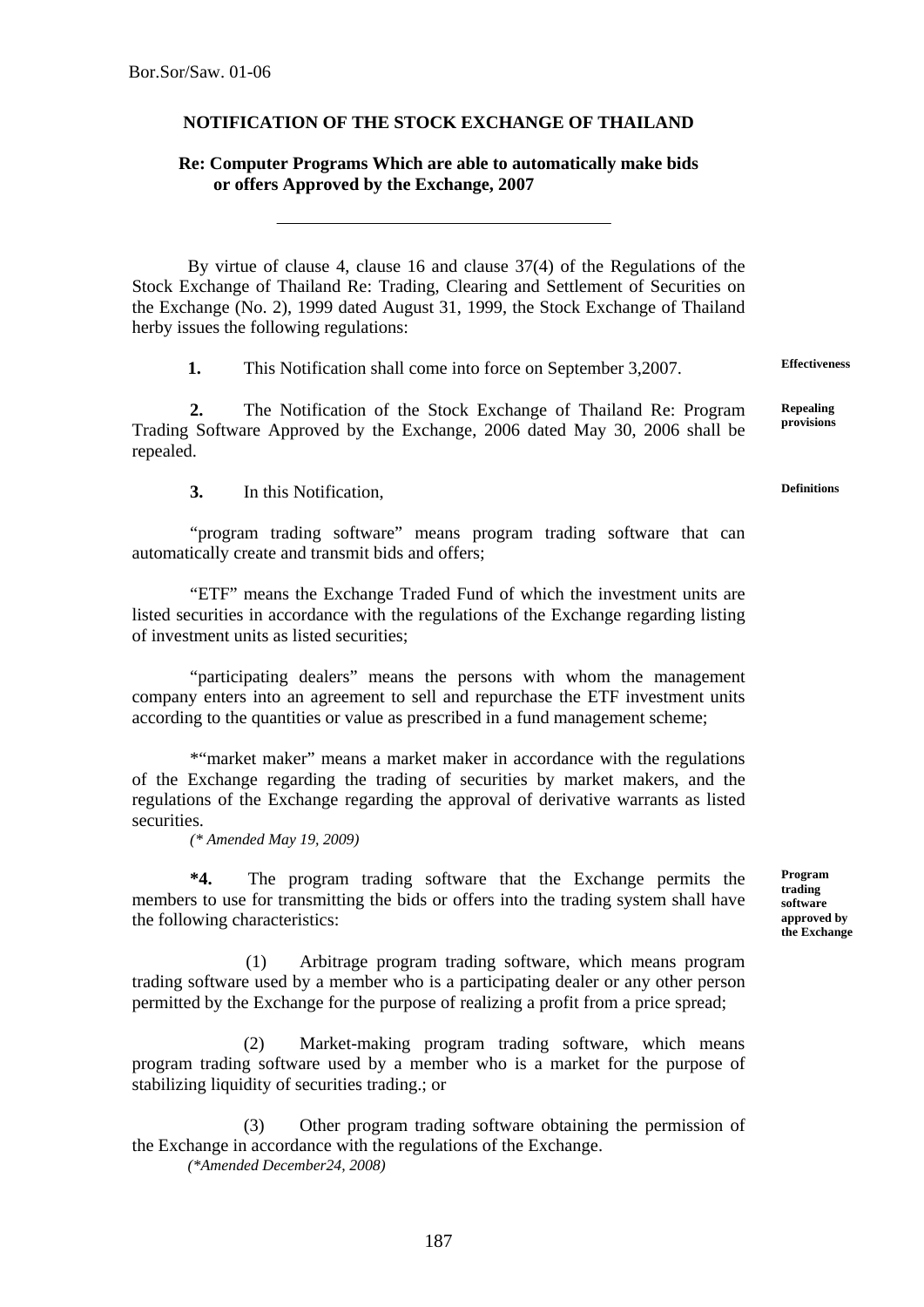**5.** The program trading software under clause 4 that a member may use for transmitting bids and offers into the trading system for automated order matching must have the following characteristics:

(1) Have a transmission speed not in excess of the rate prescribed by the Exchange;

(2) Have a function in the member's computer system that enables its authorized officers to transmit bids or offers by themselves instead of using the program trading software; and

(3) Transmission of bids or offers must not be executed in a manner that would distort the prices of securities or the overall securities trading.

**6.** A member may use program trading software only after it has been approved by the Exchange, whereby the Exchange may prescribe any rules, conditions and procedures as it may consider appropriate. A member must also comply with the regulations of the Exchange regarding the trading of securities on the Exchange via its trading system.

If a member changes or modifies the functions of its program trading software, the member must make a report to the Exchange within the period of time prescribed by the Exchange.

**7.** A nominated letter as designated by the Exchange, together with the Client ID or company's account number, as the case may be, must be indicated in the transmission of a bid of offer via program trading software.

**8.** A member may not use program trading software in the internet trading of securities

**9.** A member must be bound by a bid or offer at the time when the trading system automatically executes the bid or offer, and must ensure that its client acknowledges and accepts such binding effect.

**10.** A member must retain for a period as prescribed by the Exchange, information on any change in the conditions of any function of its program trading software related to the parameters, and must send such information to the Exchange immediately upon its request.

**11.** In the case of necessity in which the operation of the trading system or overall securities trading may be affected, the Exchange may order a member to temporarily suspend the trading of securities via program trading software. **Characteristics of approved program trading software**

**Use of program trading software**

**Conditions on transmission of a bid or offer**

**Prohibited use of program trading software**

**Binding effect of a bid or offer**

**Keeping of information related to parameters**

**Temporary Suspension of Trading**